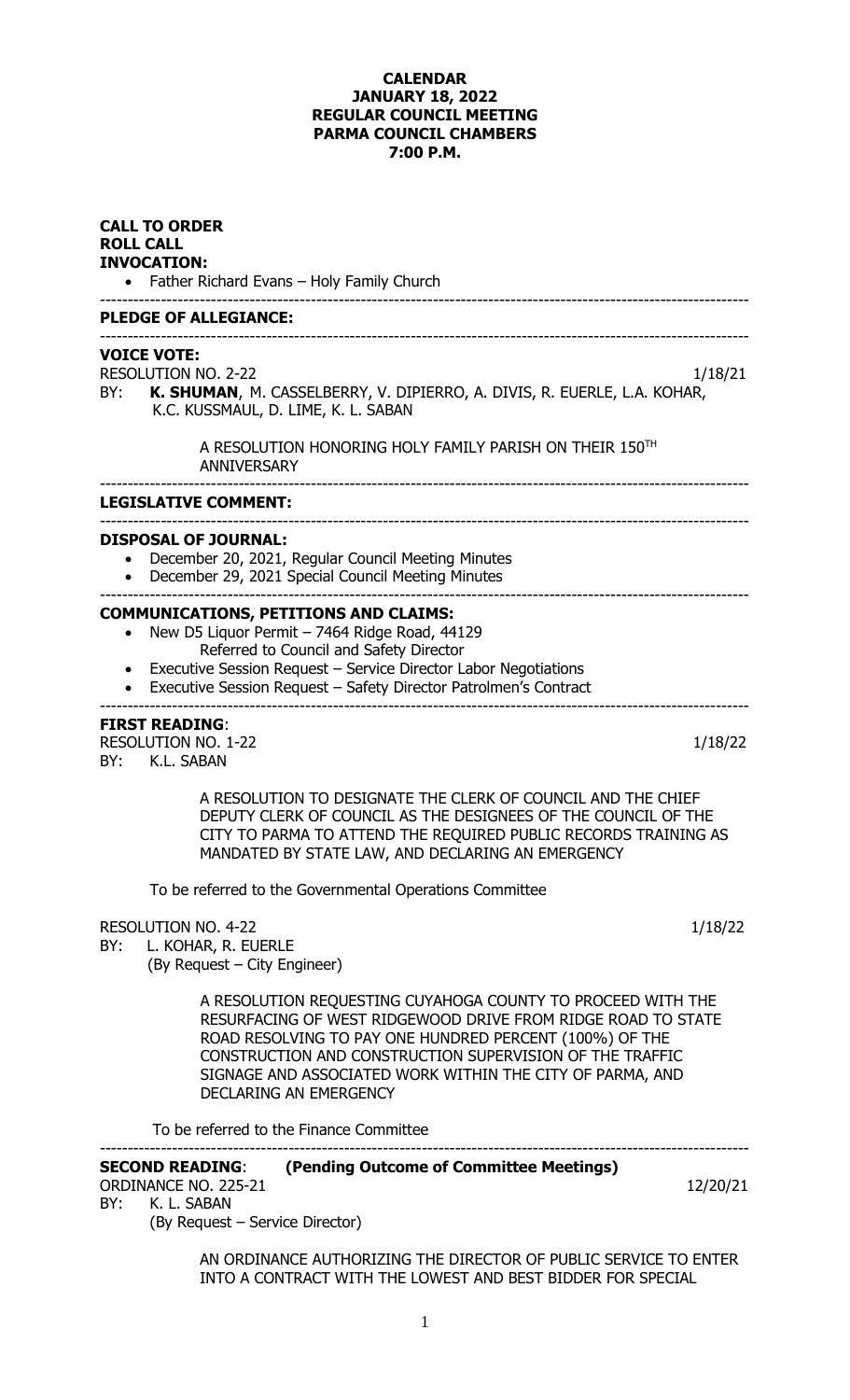MULTI-PERIL INSURANCE INCLUDING CONTENTS AND BOILERS, AND DECLARING AN EMERGENCY

To be referred back to the Finance Committee.

ORDINANCE NO. 227-21 12/20/21

BY: K. L. SABAN

(By Request – Law Director)

AN ORDINANCE AUTHORIZING THE DIRECTOR OF PUBLIC SERVICE TO ENTER INTO A CONTRACT WITH THE LOWEST AND BEST BIDDER FOR MUNICIPAL EXCESS LIABILITY INSURANCE FOR THE CITY OF PARMA, AND DECLARING AN **EMERGENCY** 

To be referred back to the Finance Committee.

---------------------------------------------------------------------------------------------------------------------

### **SECOND READING: SUSPENSION ( Pending Outcome of Committee Meetings)**

ORDINANCE NO. 231-21 (FINANCE) 12/20/21

BY: K. L. SABAN, L. A. KOHAR, D. LIME, K. SHUMAN, M. CASSELBERRY, A. DIVIS (By Request – Service Director)

> AN ORDINANCE APPROVING AND RATIFYING A COLLECTIVE BARGAINING AGREEMENT BETWEEN THE CITY OF PARMA AND THE INTERNATIONAL UNION OF NORTH AMERICA LABORERS, LOCAL 860 REPRESENTING THE SUPERVISORY PERSONNEL UNIT, FOR THE PERIOD OF NOVEMBER 1, 2020, THROUGH OCTOBER 31, 2023, PURSUANT TO CHAPTER 4117 OF THE OHIO REVISED CODE, AND DECLARING AN EMERGENCY

---------------------------------------------------------------------------------------------------------------------

**THIRD READING: (Pending Outcome of Committee Meetings)**

ORDINANCE NO. 169-21 (PLANNING) 10/4/21 BY: D. LIME

> AN ORDINANCE TO AMEND SECTION 1197.13 "REQUIRED TRASH COLLECTION AREAS" WITHIN CHAPTER 1197 "OFF-STREET PARKING AND LOADING FACILITIES" REGARDING GATE CLOSURES AND ADDITIONAL HEIGHT IN GENERAL BUSINESS TRASH COLLECTION AREAS IN THE CODIFIED ORDINANCES OF THE CITY OF PARMA, AND DECLARING AN EMERGENCY

ORDINANCE NO. 221-21 (FINANCE) 12/6/21

BY: D. LIME

(By Request – Safety Director)

AN ORDINANCE AUTHORIZING THE MAYOR AND DIRECTOR OF PUBLIC SAFETY TO ENTER INTO A CONTRACT TO PURCHASE EQUIPMENT TO OUTFIT SIX (6) CHEVY TAHOES FOR THE PARMA POLICE DEPARTMENT, UNDER THE STATE OF OHIO BID PRICING, AND DECLARING AN EMERGENCY

### **SUSPENSION OF THE RULES:**

ORDINANCE NO. 3-22 1/18/22

BY: D. LIME

(By Request – Safety Director)

AN ORDINANCE APPROVING AND RATIFYING A COLLECTIVE BARGAINING AGREEMENT BETWEEN THE CITY OF PARMA AND THE OHIO PATROLMEN'S BENEVOLENT ASSOCIATION REPRESENTING THE PATROLMEN FOR THE PERIOD OF JANUARY 1, 2021, THROUGH DECEMBER 31, 2023, PURSUANT TO CHAPTER 4117 OF THE OHIO REVISED CODE, AND DECLARING AN EMERGENCY

---------------------------------------------------------------------------------------------------------------------